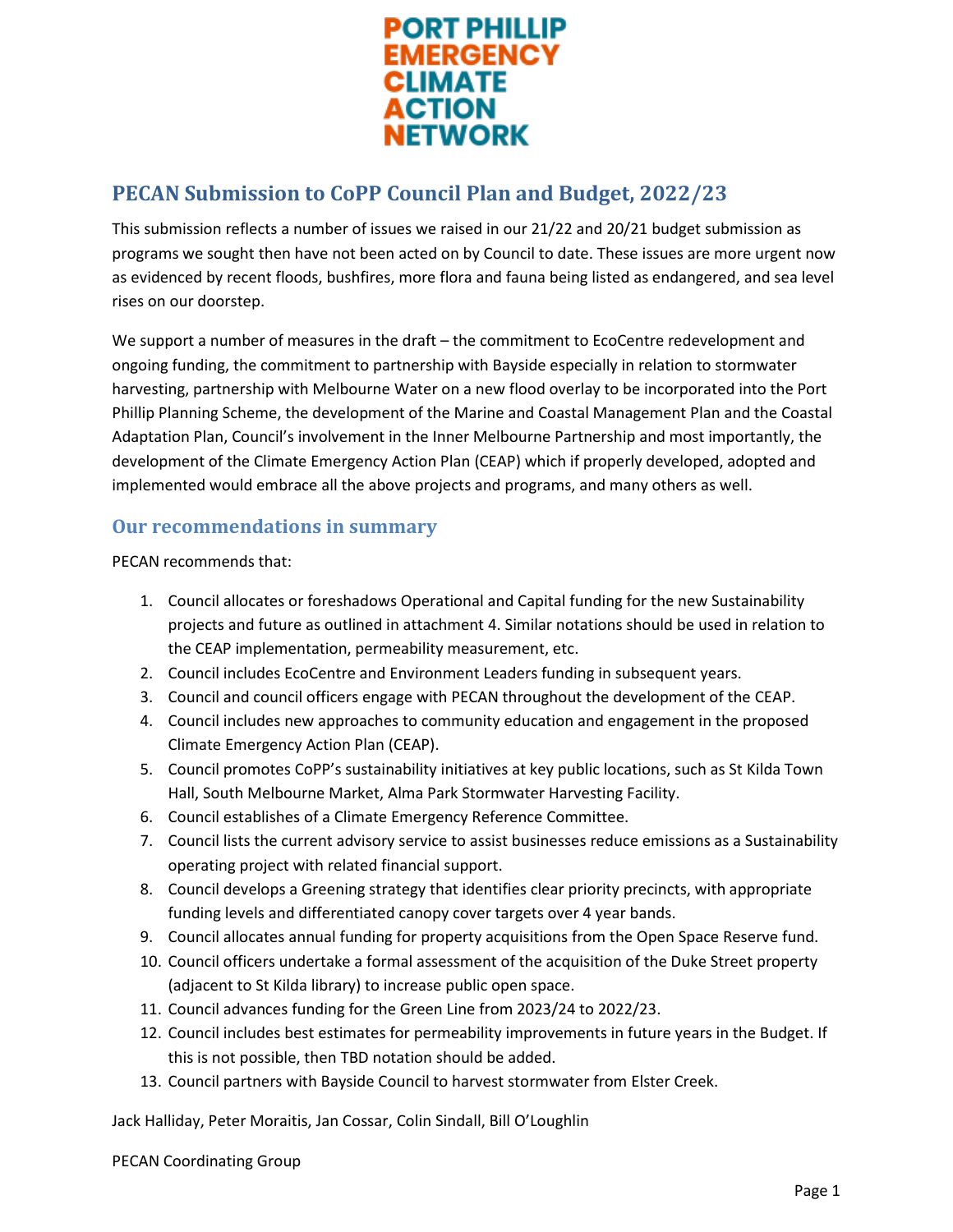## **Reductions in forward estimates for Sustainability**

It is disappointing to see that the costs of implementing a number of activities and projects have not been included in the Sustainability operating projects lists in the forward costings in volume 2 and 3. In a number of cases it may not be possible to estimate with certainty future costs. However, the presence of estimates would better reflect Council's commitment to these activities. The omission of budget for these activities risks being used as markers of Council's explicit intentions.

*PECAN recommends Council allocates or foreshadows Operational and Capital funding for the new Sustainability projects and future as outlined in attachment 4. Similar notations should be used in relation to the CEAP implementation, permeability measurement, etc.*

Further in years subsequent to 22/23 there is an overall reduction in the total to be allocated to sustainability operating projects. If we take out the one-off costs of Street lighting upgrades in 22/23, the reduction is approximately \$200,000 between 22/23 and 23/24. But it is important to understand that expenditure in future years will require to be increased as the programs whose range and depth cannot be clearly assessed at present will require appropriate funding.

We note and welcome that the 22/23 funding for the "EcoCentre contribution and funding for education programs" is included as a separate category in the details on page 70 of Volume 3 "How much it costs to provide the services".

We note that the Environmental Leaders course is not mentioned as a sustainability operating project. Perhaps the costs for this program is included elsewhere.

*PECAN recommends that Council includes EcoCentre and Environment Leaders funding in subsequent years.*

## **Climate Emergency Action Plan**

Work on this is due to be commenced in the new financial year, and we consider it most important that a strong and broadly focussed Plan is prepared. We've been told that three options will be prepared, each with different reach and expenditure. The concept of a weak or light Emergency Plan is an oxymoron – an emergency demands strong responses.

*PECAN recommends that Council and council officers engage with PECAN throughout the development of the CEAP.*

### **Community Education and Engagement**

In our last two Budget responses we have requested some quite modest actions by Council to highlight and display the sustainability measures it has put in place - Solar on numbers of its facilities- the St Kilda Town Hall, South Melbourne Market, and other smaller building assets used by and visible to the community, and the Stormwater harvesting facility in Alma Park. Measures of this kind are important in enlarging community understanding and awareness of what can be done in their own communities, and that this is not a remote problem the responsibility of the Federal or State Governments, but one which needs to be engaged with locally and which in fact the LGA requires. Council sustainability actions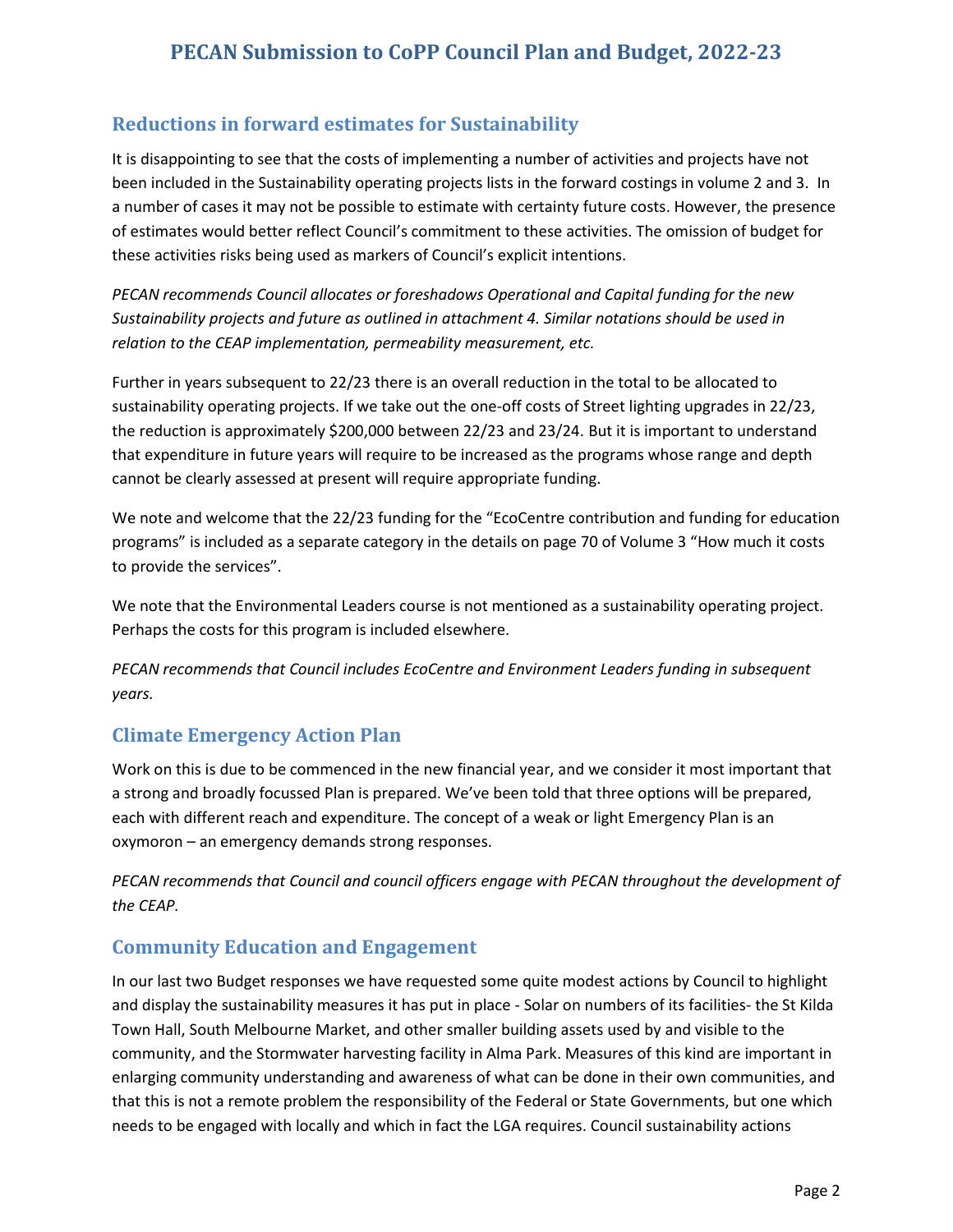should be designed with two faces: one the practical measure, the other, the communication of that measure to the community.

*PECAN recommends that Council promotes CoPP's sustainability initiatives at key public locations, such as St Kilda Town Hall, South Melbourne Market, Alma Park Stormwater Harvesting Facility.*

Regrettably last year's Budget withdrew support for a number of engagement programs which were auspiced or funded by the Council. It is gratifying to see that the numbers of participants in these programs is still included as a key measure of indicators of Council connections in the annual reporting on Sustainability.

#### *PECAN recommends that Council establishes of a Climate Emergency Reference Committee*.

We have benefited from the Working Groups between Council and PECAN on Community Power (renewable energy, community batteries etc) and Green Blue Infrastructure (greening, canopy cover, urban heat island, stormwater harvesting, flood mitigation). They form an important bridge between PECAN and officers in key areas; we have benefited greatly from them and we appreciate the contribution of officers and we hope sincerely they will continue. But the Councillors, the key drivers of council policy and programs are not involved in these conversations. And despite all best intentions communication between Councillors and Officers is not always effective, and similarly between Councillors and community, and community and Officers. We think a new committee involving representation from Councillors, Officers and Community is an essential and effective mechanism as we go forward.

We hope to engage more closely with Council on improved education and engagement measures as work on the CEAP commences.

#### **Community emissions**

The precise level of community emissions is not available, but over 80% of Port Philip's community emissions of around 1.6 to 1.7m tonnes pa of CO2e come from Commercial and Industrial businesses in Port Melbourne and Fishermans Bend.

While reducing these emissions is primarily the responsibility of the Federal and State governments, Council's role in advocating for stronger action from these levels of government will be increasingly important. But Port Phillip's emissions profile is unusual in its concentration of emissions from commercial and industrial operations, unique in its characteristics of high tech enterprises, manufacturers and a major distribution centre alongside the Port of Melbourne and the Melbourne CBD. There has been a cursory exploration of who the enterprises in Port Melbourne and Fishermans Bend are, but in the expectation that both Federal and State emissions reduction programs will be stepped up, more can be expected of Council in developing programs to accelerate the local transition towards renewable electricity. It can be anticipated that the Victorian Government's Gas Substitution Roadmap will be strengthened this year, and Council will be able to play a role in that too. There needs to be a strong focus on this aspect of the CEAP as both Federal and State initiatives become clearer following their respective elections and adoption of new policies.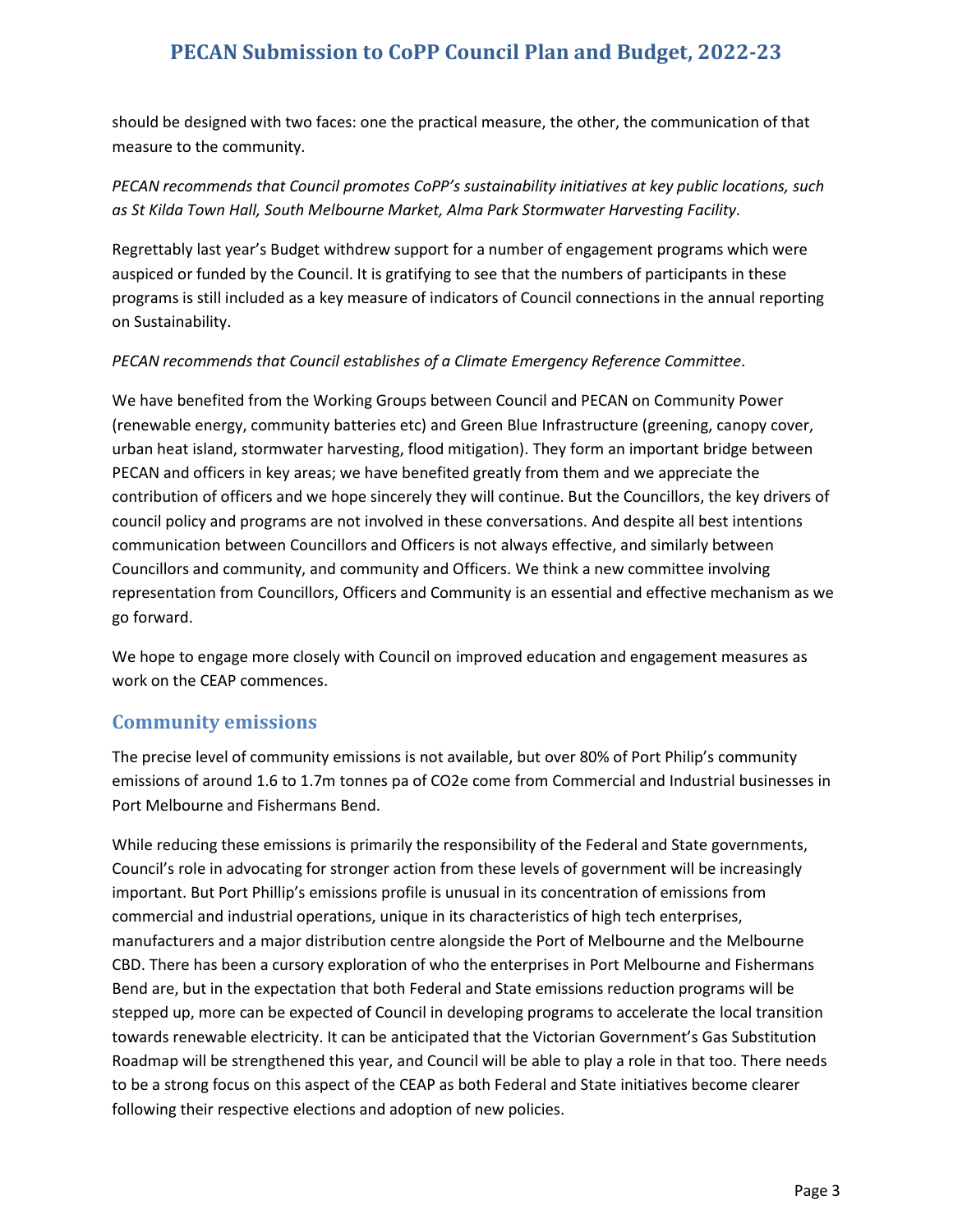*PECAN recommend that Council lists the current advisory service to assist businesses reduce emissions as a Sustainability operating project with related financial support.*

### **Greening Port Phillip**

With new staff in place, Council is commencing work on a renewed Greening program. We have stated our concerns repeatedly over the last few years and have been advised that concerns will be addressed in the new program. To restate these concerns, they are as follows:

- The targets are inadequate: From 19% canopy cover to 19.2% cover by 2022/28
- The funding is inadequate: Our understanding is that \$450,000 of the current year's funding was required for forming upper canopies to provide safe clearances for electric wiring. How much of next and subsequent years funding will be required for this purpose?
- The program design was inadequate: It did not measure senescence within current tree stock, did not examine species selection in terms of resilience to increased heat and lower rainfall, or time to canopy maturity.

Council has not used the tools it has available to optimise greening across the municipality. It needs to integrate the following measures:

- Canopy cover across Port Phillip's neighbourhoods
- Existing open space levels within the neighbourhoods
- Urban Heat Island locations across neighbourhoods
- Transport, especially foot and cycling routes to shopping centres and major destinations like parks, beach etc.

*PECAN recommend that Council develops a Greening strategy that identifies clear priority precincts, with appropriate funding levels and differentiated canopy cover targets over 4 year bands.*

## **Public Open Space**

There have been multiple representations to Council and Officers from PECAN members about the inequitable distribution of open space across the municipality. We recognize that these problems aren't amenable to overnight solutions, but Council responses have been peremptory, contradictory and essentially prevaricating in our view, and have meant lost opportunities particularly in the case of the linear park in Alexandra St.

We acknowledge that Council has adopted a number of temporary trials, but even if they all proved successful the additional amount of open space would involve small parklets. In the longer run the only way this problem can be solved is by annual funding for new land acquisition, a policy which has been in place in Stonnington since 2012 and has been successful in generating attractive new spaces across the municipality. We note that there are substantial funds available in the Open Space Reserve, and that the chart in Vol 2, p40 shows funding of new acquisitions for Open Space in 2022/23 of \$5.6m. How are these funds to be used?

At the Council meeting on Dec 8 we were told that Council would immediately begin to search for new acquisition prospects, but around about that time a property in Duke St behind the St Kilda Library was brought to Council's attention as a prospective purchase. It was peremptorily dismissed in one case as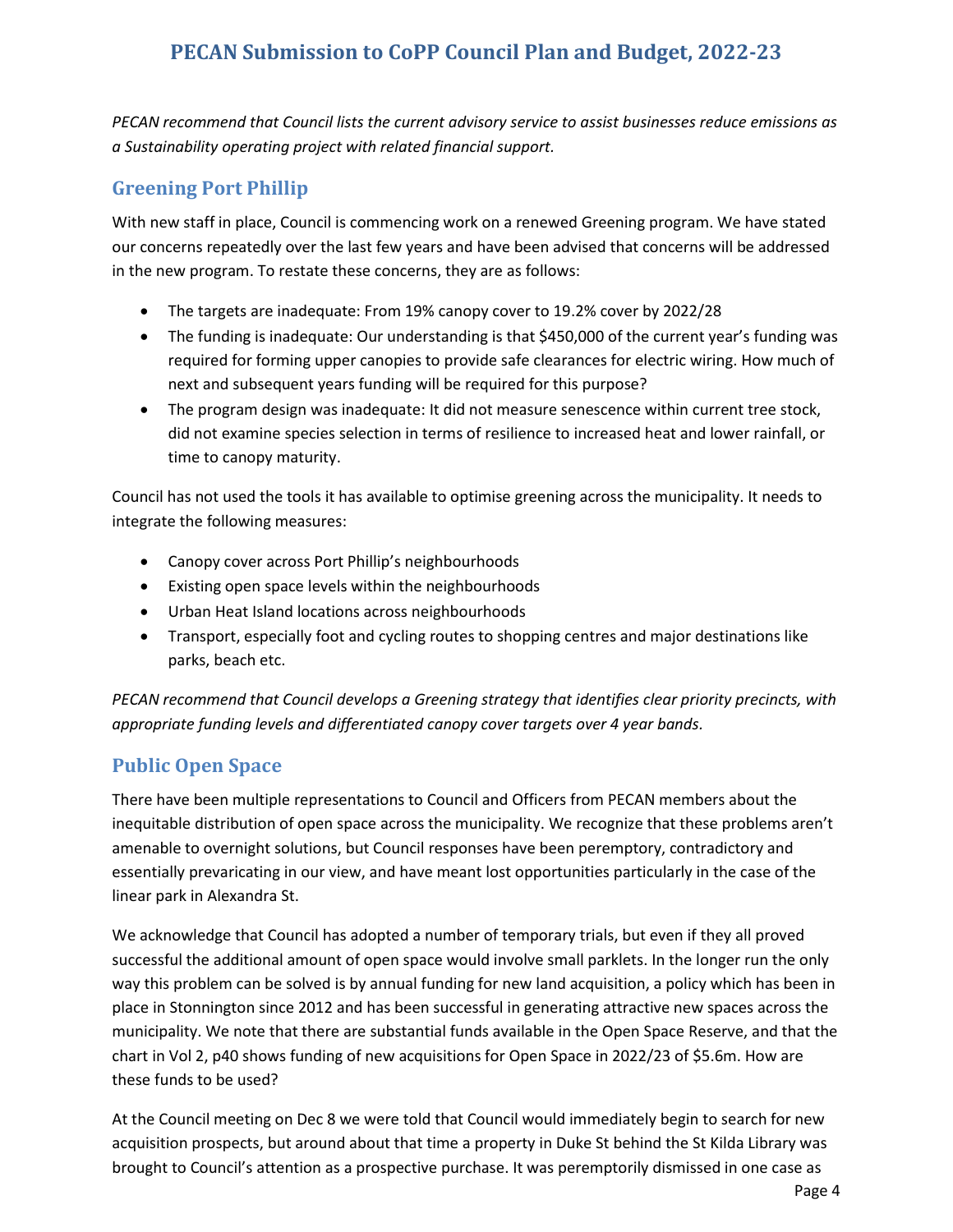"facing South" and in another as being too close to a Pakington St property adjacent to the small park there; the acquisition overlay on that property has been in place for many years and in any case the additional land it could provide is not substantial. The Duke St property is still on the market and we don't understand the objection to it as facing north, as it is flat, fully cleared with significant palm trees, is of significant size at 20x70 metres, and most important in our view is that it represents a strategic opportunity to secure land which is adjacent to the Library, a significant destination for families in St Kilda East and Balaclava. As the Library is due for redevelopment/rebuilding in the next few years, in our view the land in question seems to represent a significant opportunity to secure a resource which could form a valuable adjunct to the library redevelopment.

The purchase of the Duke St property is supported by CAPP, PECAN, local residents (who are currently collecting a petition supporting purchase of the land).

We have also been advised recently that Council intends to develop a Land Acquisition and Road Discontinuance policy by 2025. We hope that strategic opportunities which arise in the meantime are not discounted in the absence of this policy.

*PECAN recommends that Council allocates annual funding for property acquisitions from the Open Space Reserve fund.*

*PECAN recommends that Council officers undertake a formal assessment of the acquisition of the Duke Street property (adjacent to St Kilda library) to increase public open space.*

#### **Green Line**

PECAN is disappointed that the two funding allocations for the Green Line are weighted towards 2023/24 and recommend that this funding be brought forward to this financial year.

Since our inclusion of the Green Line in last year's Budget submission, interest in extending it into the adjacent municipalities of Glen Eira and Stonnington has grown strongly. Councillors in Glen Eira are supportive and are meeting with this week with the CEO who we are told supports the concept and the linkage to the Elsternwick Park Nature Reserve. Community groups GECAN and the Elsternwick South-West Precinct are strongly supportive. In Stonnington the community group Rewilding Stonnington has assisted with the development of the project and local member Sam Hibbins is also supportive.

The Port Phillip section of the Green Line does not fall within the Albert Park electorate and PECAN has met with Nina Taylor, the Upper House member, and the local member, David Southwick, who is strongly supportive and has a Monash graduate student in his office working on the Green Line and other environmental projects. Incidentally Mr Southwick stated that when the Bailleau/Napthine government was last in office it funded Port Phillip Council for the development of the Balaclava Walk between Balaclava station and Grosvenor St, the section of the Green Line that Council is proposing for landscaping work in next year's Budget.

We are proposing to seek State Government funding towards the development of the project, in conjunction with Stonnington and Glen Eira; apart from the project's extension into the adjacent electorates and municipalities it is made more complex by the need for VicTrack's involvement. We